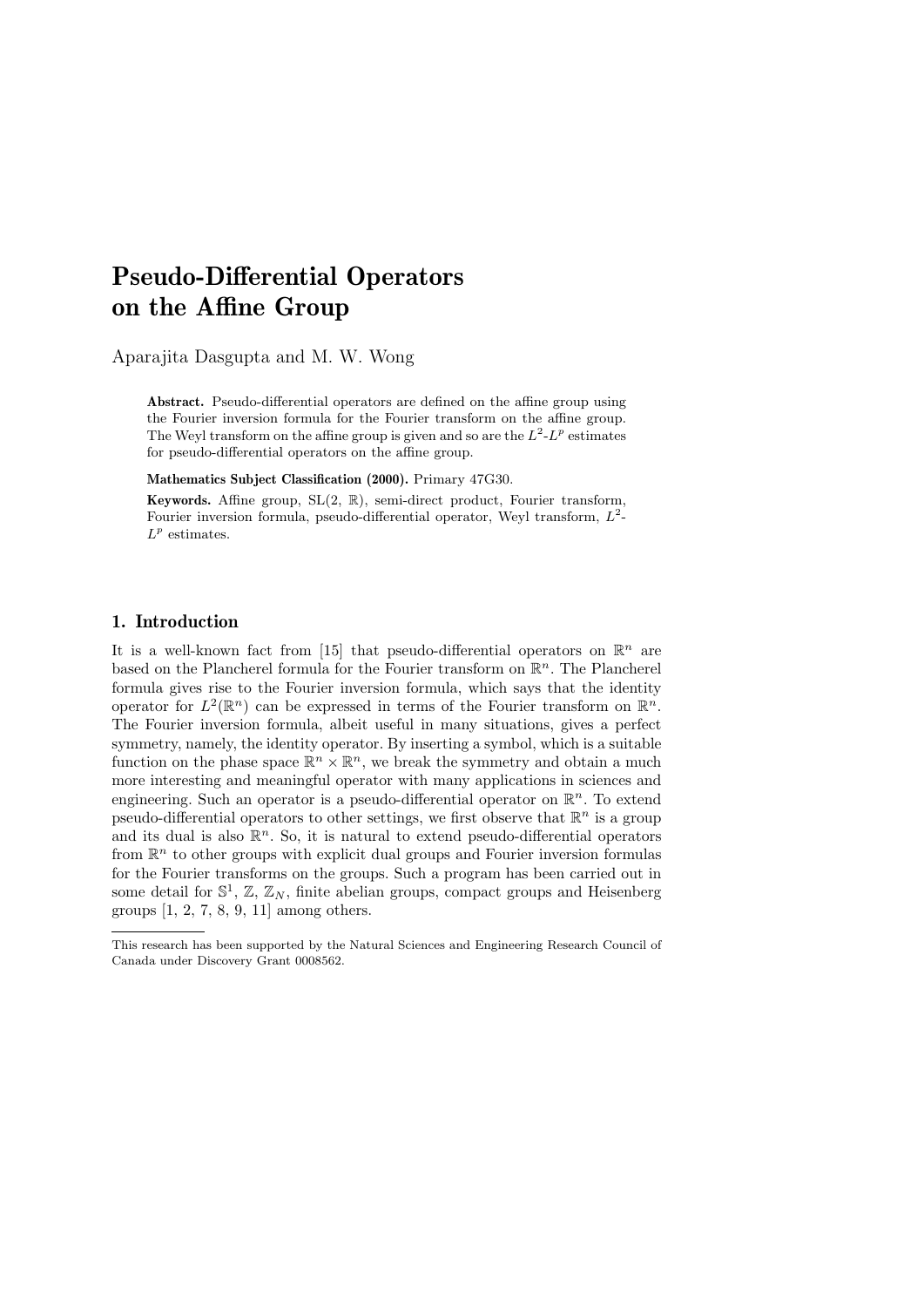The aim of this paper is to move the program forward with the affine group. In Section 2, we recall the basics of the affine group. The Schatten von-Neumann classes that we need to study pseudo-differential operators on affine groups are recalled in Section 3. The Fourier analysis that we need in this paper are given in Section 4. Good references are [5, 13]. In Section 5, we give the Fourier transform on the affine group and show that it is a Weyl transform on  $L^2(\mathbb{R})$  [12].  $L^2-L^p$ estimates for pseudo-differential operators on the affine group are given in Sections 6 and 7.

#### 2. The Affine Group

Let  $U$  be the upper half plane given by

$$
U = \{(b, a) : b \in \mathbb{R}, a > 0\}.
$$

Then we define the binary operation  $\cdot$  on U by

$$
(b_1, a_1) \cdot (b_2, a_2) = (b_1 + a_1b_2, a_1a_2)
$$

for all points  $(b_1, a_1)$  and  $(b_2, a_2)$  in U. With respect to the multiplication  $\cdot$ , U is a non-abelian group in which  $(0, 1)$  is the identity element and the inverse element of  $(b, a)$  is  $\left(-\frac{b}{a}, \frac{1}{a}\right)$  for all  $(b, a)$  in U. We call U the *affine group*. The left and right Haar measures on  $U$  are given by

$$
d\mu = \frac{db \, da}{a^2}
$$

and

$$
d\nu = \frac{db\,da}{a}
$$

respectively. Let  $H^2_+(\mathbb{R})$  be the subspace of  $L^2(\mathbb{R})$  defined by

$$
H_+^2(\mathbb{R}) = \{ f \in L^2(\mathbb{R}) : \text{supp}(\hat{f}) \subseteq [0, \infty) \},
$$

where  $\text{supp}(\hat{f})$  is the set of every x in R for which there is no neighborhood of x on which  $\hat{f}$  is equal to zero almost everywhere. Similarly, we define  $H^2_-(\mathbb{R})$  to be the subspace of  $L^2(\mathbb{R})$  by

$$
H^2_-(\mathbb{R}) = \{ f \in L^2(\mathbb{R}) : \text{supp}(\hat{f}) \subseteq (-\infty, 0] \}.
$$

Obviously,  $H^2_+(\mathbb{R})$  and  $H^2_-(\mathbb{R})$  are closed subspaces of  $L^2(\mathbb{R})$ .

Let  $\pi_{\pm}: U \to U(H^2_{\pm}(\mathbb{R}))$  be mappings defined by

$$
(\pi_{\pm}(b,a)f)(x) = \frac{1}{\sqrt{a}} f\left(\frac{x-a}{b}\right), \quad x \in \mathbb{R},
$$

for all points  $(b, a)$  in U and all functions f in  $H^2_{\pm}(\mathbb{R})$ . It can be shown that  $\pi_{\pm}: U \to U(H_{\pm}^2)$  are irreducible and unitary representations of U on  $H_{\pm}^2(\mathbb{R})$ .

Details of the affine group and its representations can be found in [5, 13].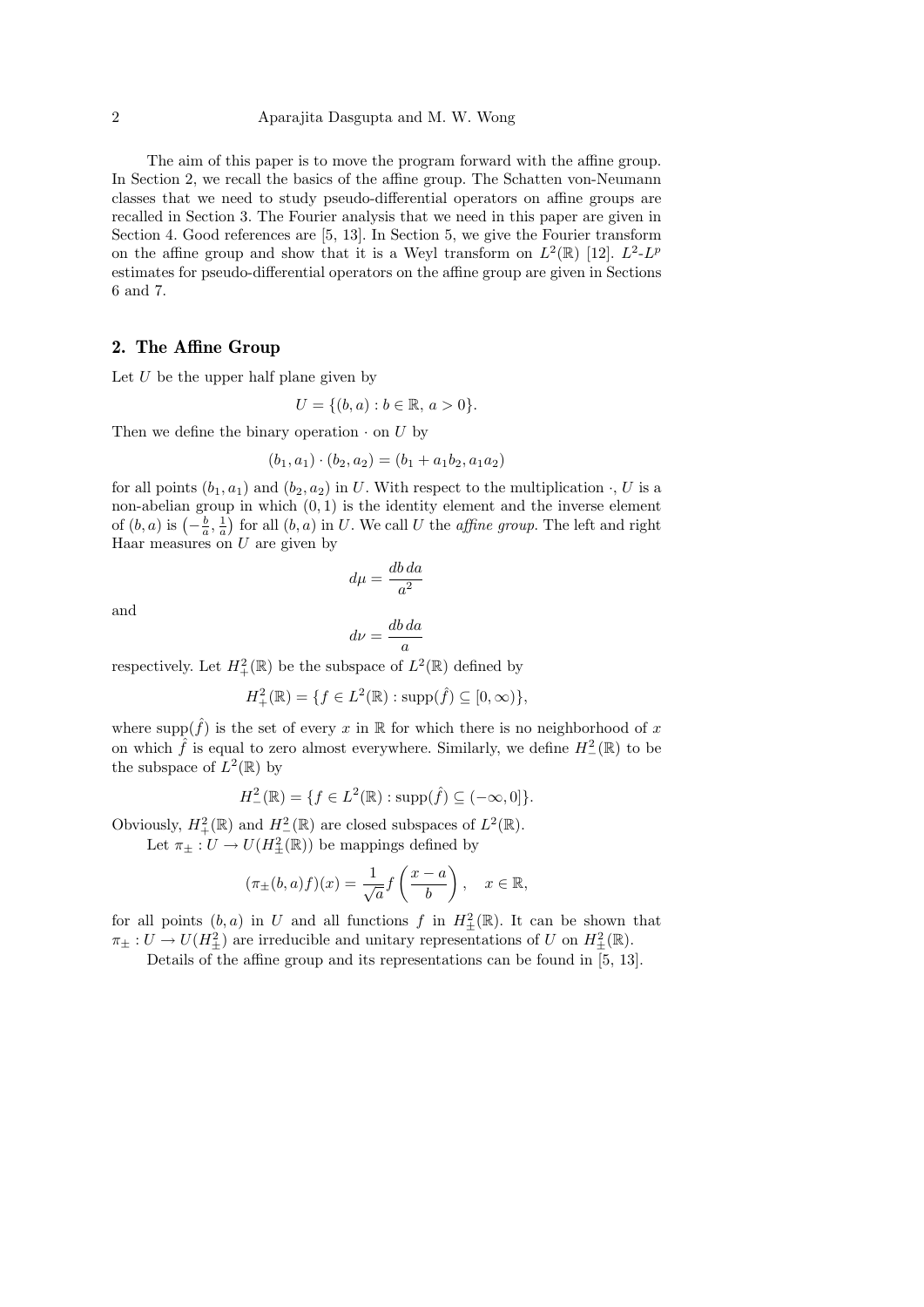For a geometric understanding of the affine group, we look at the set G of all affine mappings given by

$$
G = \{T_{b,a} : \mathbb{R} \ni x \mapsto T_{b,a}x = ax + b \in \mathbb{R}, b \in \mathbb{R}, a > 0\}.
$$

G is a group with respect to the composition of mappings. Computing explicitly the composition of the mappings  $T_{b_1,a_1}$  and  $T_{b_2,a_2}$  in G, we get for all  $x \in \mathbb{R}$ ,

$$
(T_{b_1,a_1} \circ T_{b_2,a_2})(x) = T_{b_1,a_1}(T_{b_2,a_2}x) = T_{b_1,a_1}(a_2x + b_2)
$$
  
=  $a_1a_2x + b_1 + a_1b_2 = T_{b_1+a_2b_1,a_1a_2}x.$ 

Therefore

$$
T_{b_1, a_1} \circ T_{b_2, a_2} = T_{b_1 + a_1 b_2, a_1 a_2}
$$

.

Thus, the group  $U$  is isomorphic to  $G$  and this is precisely the justification for calling  $U$  the affine group.

We can give another way to look at the affine group. The set  $\mathbb R$  of all positive numbers is clearly an additive group isomorphic to the group  $\{T_{b,1} : b \in \mathbb{R}\}\$ of translations, which we denote by  $N$ . That  $N$  is a normal subgroup of  $G$  is easy to check. The set  $\mathbb{R}^+$  of all positive real numbers is a group with respect to multiplication and is isomorphic to the group  $\{T_0, a : a > 0\}$  of dilations, which we denote by A. Since  $N \cap A = \{T_{1,0}\}\)$ , it follows that the affine group G is given by

$$
G=AN,
$$

and we call  $G$  the *internal semi-direct product* of  $A$  and  $N$  and we write

$$
G = A \ltimes N
$$

or

$$
G=\mathbb{R}^+\ltimes\mathbb{R}.
$$

More information about semi-direct products can be found in Section 5.5 of the book [4].

It should also be mentioned that the affine group is closely related to the special linear group  $SL(2, \mathbb{R})$  given by

$$
\mathrm{SL}\left(2,\mathbb{R}\right) = \left\{ \left[ \begin{array}{cc} a & b \\ c & d \end{array} \right] : a,b,c,d \in \mathbb{R},\, ad - bc \neq 0 \right\}.
$$

By the Iwasawa decomposition, we can write

$$
SL(2,\mathbb{R}) = KAN,
$$

where

$$
K = \left\{ \begin{bmatrix} \cos \theta & -\sin \theta \\ \sin \theta & \cos \theta \end{bmatrix} : \theta \in \mathbb{R} \right\},
$$

$$
A = \left\{ \begin{bmatrix} \alpha & 0 \\ 0 & 1/\alpha \end{bmatrix} : \alpha > 0 \right\}
$$

and

$$
N = \left\{ \begin{bmatrix} 1 & \beta \\ 0 & 1 \end{bmatrix} : \beta \in \mathbb{R} \right\}.
$$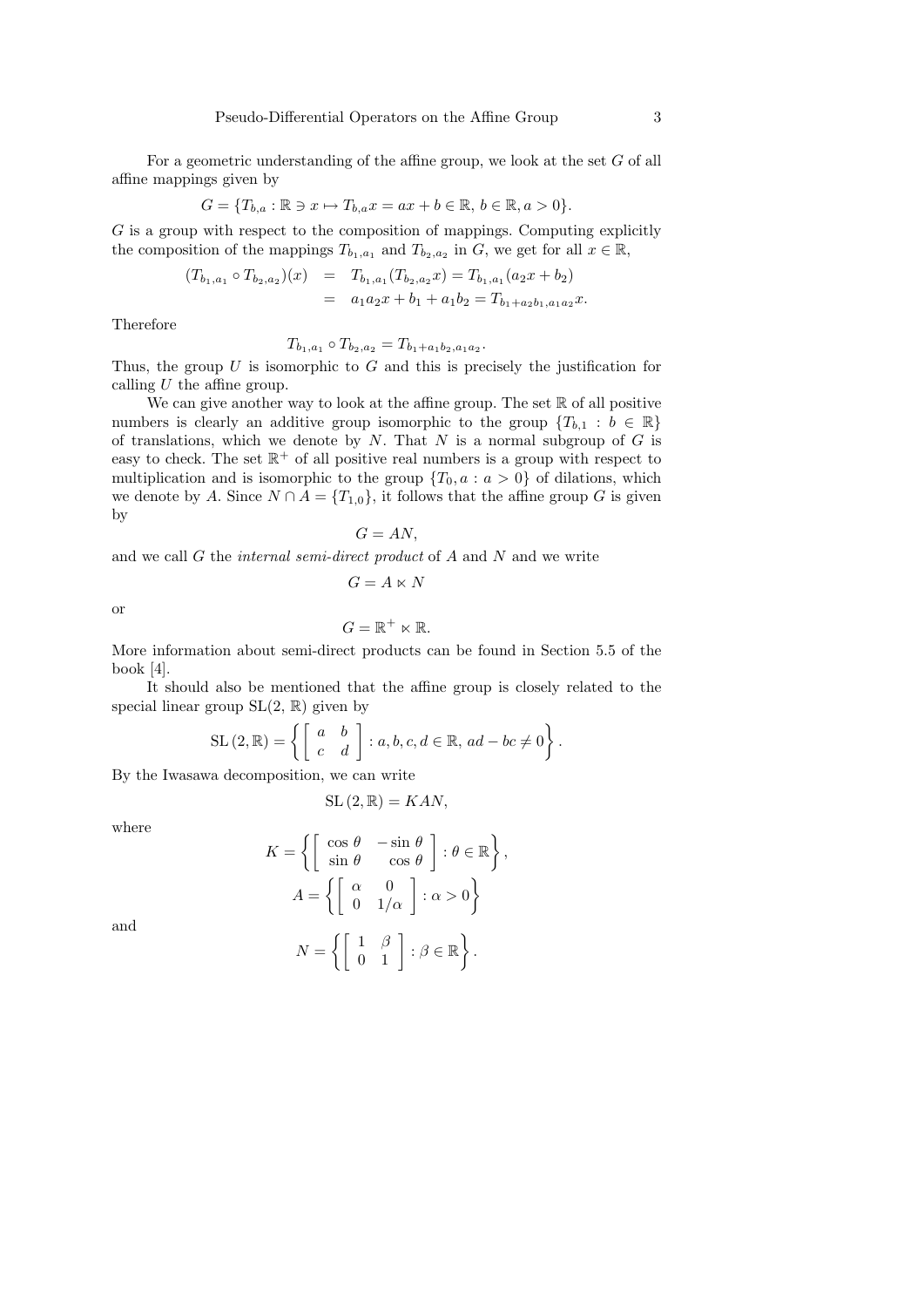The group  $AN$  is in fact the affine group. See [6] and page 136 of the book [14].

#### 3. Schatten-von Neumann Classes

Let  $X$  be an infinite-dimensional, separable and complex Hilbert space with inner product  $(, )_X$  and norm  $\| \|_X$ . Let  $A : X \to X$  be a compact operator. Then  $\sqrt{A^*A}: X \to X$  is a positive and compact operator. Hence the spectral theorem gives an orthonormal basis  $\{\varphi_k : k = 1, 2, \dots\}$  for X consisting of eigenvectors of ves an orthonormal basis  $\{\varphi_k : \kappa = 1, 2, \dots\}$  for  $\Lambda$  consisting or eigenvectors or  $A^*A$ . For  $k = 1, 2, \dots$ , let  $s_k$  be the eigenvalue of  $\sqrt{A^*A}$  corresponding to the eigenvector  $\varphi_k$ . Then for  $1 \leq p < \infty$ , we say that A is in the *Schatten von-Neumann* class  $S_p$  if

$$
\sum_{k=1}^\infty s_k^p < \infty.
$$

If  $A \in S_p$ , then the Schatten-von Neumann norm  $||A||_{S_p}$  of A is defined by

$$
||A||_{S_p} = \left(\sum_{k=1}^{\infty} s_k^p\right)^{1/p}
$$

.

By convention,  $S_{\infty}$  is taken to be the C<sup>\*</sup>-algebra of all bounded linear operators on X and the norm in  $S_{\infty}$  is simply the operator norm  $\|\|_{*}.$ 

#### 4. Fourier Analysis on the Affine Group

We give in this section the Fourier analysis on the affine group emphasizing the Fourier transform, the Plancherel formula and the Fourier inversion formula. To this end, we find it convenient to reformulate the irreducible and unitary representations of the affine group U on  $U(H^2_{\pm}(\mathbb{R}))$ . Let

$$
\mathbb{R}_+ = [0, \infty)
$$

and

$$
\mathbb{R}_{-} = (-\infty, 0].
$$

Then we look at the equivalents of  $\pi_+ : U \to U(H^2_+(\mathbb{R}))$  and  $\pi_- : U \to U(H^2_-(\mathbb{R}))$ denoted by, respectively,  $\rho_+ : U \to U(L^2(\mathbb{R}_+))$  and  $\rho_- : U \to U(L^2(\mathbb{R}_-))$ , and given by

$$
(\rho_+(b,a)u)(s) = a^{1/2}e^{-ibs}u(as), \quad s \in \mathbb{R}_+,
$$

for all  $u \in L^2(\mathbb{R}_+),$  and

$$
(\rho_-(b,a)v)(s) = a^{1/2}e^{-ibs}v(as), \quad s \in \mathbb{R}_-,
$$

for all  $v \in L^2(\mathbb{R}_+)$ . For all  $\varphi \in L^2(\mathbb{R}_+)$ , we define the functions  $D_{\pm} \varphi$  on  $\mathbb{R}_{\pm}$  by

$$
(D_{\pm}\varphi)(s) = |s|^{1/2}\varphi(s), \quad s \in \mathbb{R}_{\pm}.
$$

The unbounded linear operators  $D_{\pm}$  on  $L^2(\mathbb{R}_{\pm})$  are known as the *Duflo–Moore* operators [3].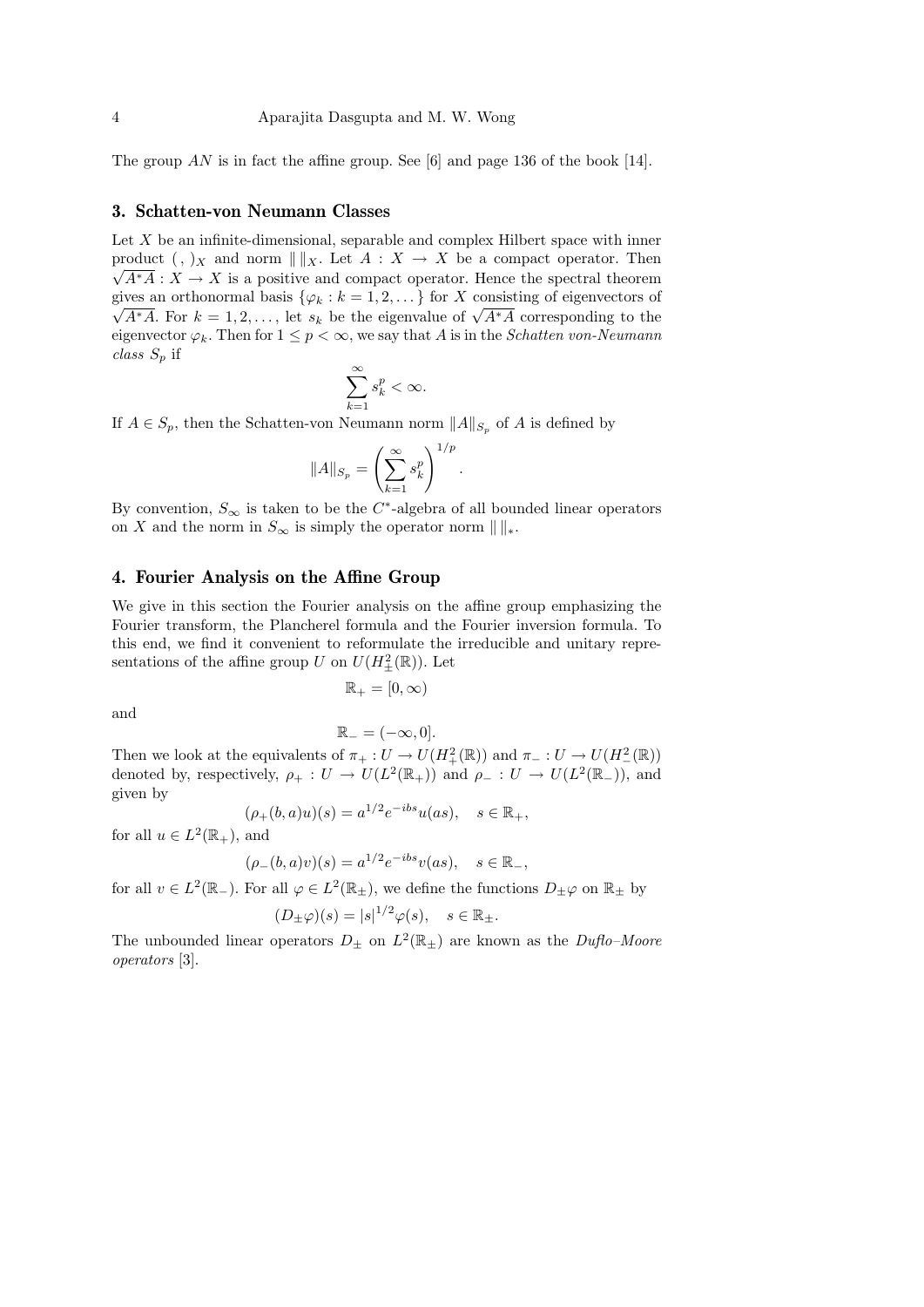Let  $f \in L^2(U)$ . Then we define the Fourier transform  $\hat{f}$  on  $\{\rho_+, \rho_-\}$  by

$$
(\hat{f}(\rho_{\pm})\varphi)(s) = \int_0^{\infty} \int_{-\infty}^{\infty} f(b,a)(\rho_{\pm}(b,a)D_{\pm}\varphi)(s) \frac{db\,da}{a^2}, \quad s \in \mathbb{R}_{\pm},
$$

for all  $\varphi \in L^2(\mathbb{R}_{\pm})$ . We have the Plancherel formula to the effect that

$$
\|\hat{f}(\rho_+)\|_{S_2}^2 + \|\hat{f}(\rho_-\)|_{S_2}^2 = \|f\|_{L^2(U)}^2,
$$

where  $\| \|_{S_2}$  is the norm in the Hilbert space  $S_2$  of all Hilbert-Schmidt operators on  $L^2(\mathbb{R})$ .

The Fourier inversion formula states that for all  $f \in L^2(U)$ , we get

$$
f(b,a) = \text{tr}(\hat{f}(\rho_+) \rho_+(b,a)^*) + \text{tr}(\hat{f}(\rho_-) \rho_-(b,a)^*)
$$

for all  $(b, a) \in U$ .

We find it convenient to denote  $\{\rho_+,\rho_-\}$  by  $\{\pm\}$ . Let  $\sigma: U \times \{\pm\} \to B(L^2(\mathbb{R}))$ be a mapping, where  $B(L^2(\mathbb{R}))$  is the C<sup>\*</sup>-algebra of all bounded linear operators on  $L^2(\mathbb{R})$ . Then for all  $f \in L^2(U)$ , we define  $T_{\sigma}f$  formally to be the function on  $U$  by

$$
(T_{\sigma}f)(b,a) = \sum_{j=\pm} \operatorname{tr} \left( \hat{f}(\rho_j) \rho_j(b,a)^* \sigma(b,a,j) \right), \quad (b,a) \in U.
$$

We call  $T_{\sigma}$  the pseudo-differential operator on the affine group U corresponding to the operator-valued symbol  $\sigma$ .

# 5. The Fourier Transform on the Affine Group

Let  $f \in L^2(U)$ . Then for all  $\varphi \in L^2(\mathbb{R}_+)$ , we get for all  $s \in (0, \infty)$ ,

$$
(\hat{f}(\rho_+)\varphi)(s) = \int_{-\infty}^{\infty} \int_0^{\infty} f(b,a)a^{1/2}e^{-ibs}(as)^{1/2}\varphi(as)\frac{da\,db}{a^2}
$$

Let  $as = t$ . Then  $da = \frac{dt}{s}$  and we have

$$
\begin{split}\n&(\hat{f}(\rho_{+})\varphi)(s) \\
&= \int_{-\infty}^{\infty} \int_{0}^{\infty} f\left(b, \frac{t}{s}\right) \left(\frac{t}{s}\right)^{1/2} e^{-ibs} t^{1/2} \varphi(t) s \frac{dt \, db}{t^{2}} \\
&= \int_{-\infty}^{\infty} \int_{0}^{\infty} f\left(b, \frac{t}{s}\right) s^{1/2} e^{-ibs} \varphi(t) \frac{dt \, db}{t} \\
&= \int_{0}^{\infty} K_{+}^{f}(s, t) \varphi(t) \, dt,\n\end{split}
$$

where

$$
K_+^f(s,t) = \frac{\sqrt{s}}{t} \int_{-\infty}^{\infty} f\left(b, \frac{t}{s}\right) e^{-ibs} db = \frac{\sqrt{s}}{t} (2\pi)^{1/2} (\mathcal{F}_1 f) \left(s, \frac{t}{s}\right)
$$

for  $0 < s, t < \infty$ , where  $\mathcal{F}_1 f$  denotes the Fourier transform of f with respect to the first variable.

.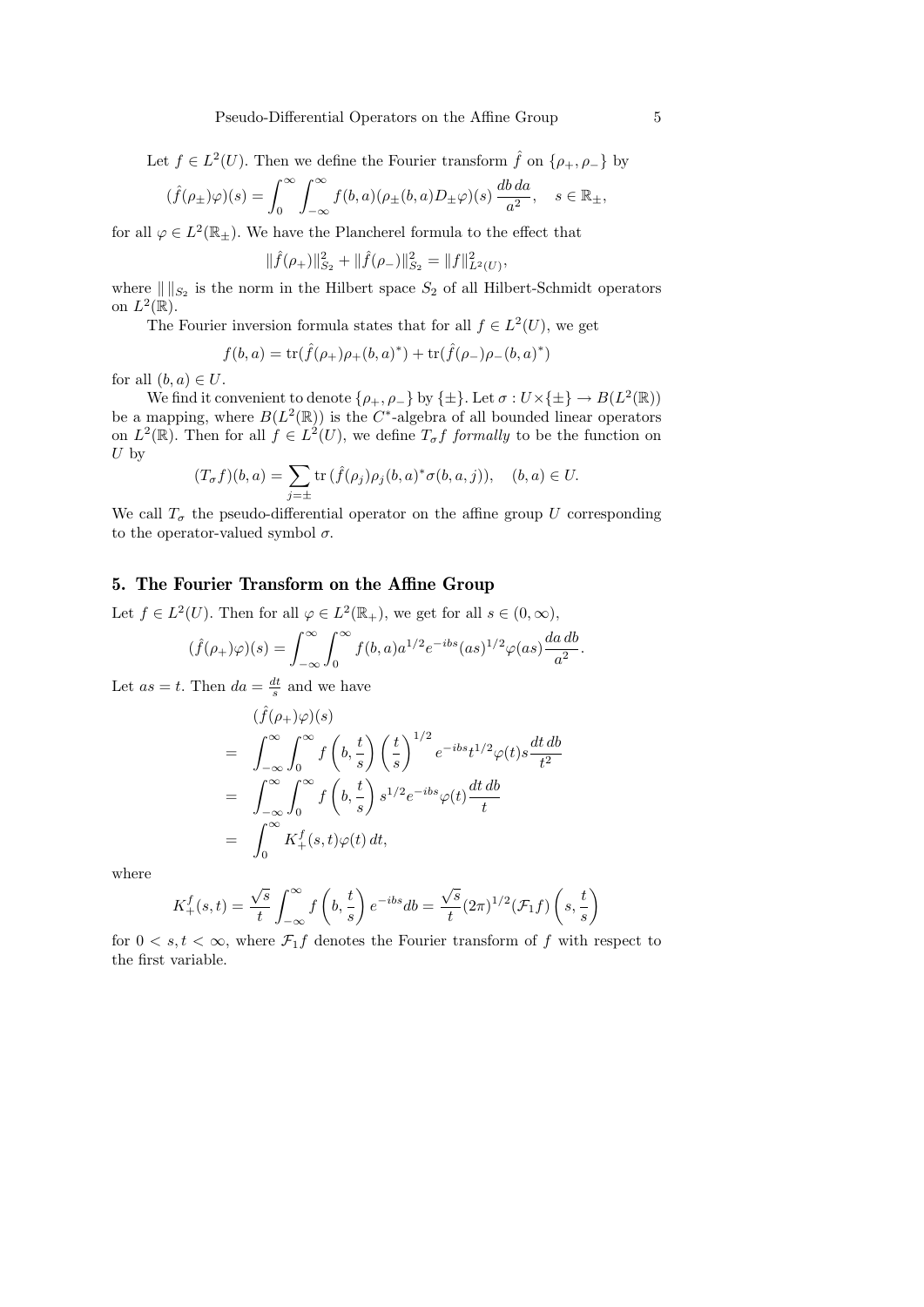Similarly, for all  $\varphi \in L^2(\mathbb{R}_-)$ , we obtain for all  $s \in (-\infty, 0)$ ,

$$
(\hat{f}(\rho_-)\varphi)(s) = \int_{-\infty}^0 K_-^f(s,t)\varphi(t) dt,
$$

where

$$
K_{-}^{f}(s,t) = \frac{\sqrt{|s|}}{|t|} (2\pi)^{1/2} (\mathcal{F}_1 f) \left(s, \frac{t}{s}\right)
$$

for  $-\infty < s, t < 0$ .

Let  $f \in L^2(U)$ . Then we define the bounded linear operator  $\hat{f}(\rho) : L^2(\mathbb{R}) \to$  $L^2(\mathbb{R})$  by

$$
\hat{f}(\rho)\varphi = \hat{f}(\rho_+)\varphi_+ + \hat{f}(\rho_-)\varphi_-,
$$

where

$$
\varphi_{\pm}=\varphi\chi_{\mathbb{R}_{\pm}}.
$$

Here,

$$
\chi_{\mathbb{R}_{\pm}}(s) = \begin{cases} 1, & s \in \mathbb{R}_{\pm}, \\ 0, & s \notin \mathbb{R}_{\pm}. \end{cases}
$$

Thus, we have the following result.

**Theorem 5.1.** Let  $f \in L^2(U)$ . Then for all  $\varphi \in L^2(\mathbb{R})$ ,

$$
(\hat{f}(\rho)\varphi)(s) = \int_{-\infty}^{\infty} K^f(s,t) \,\varphi(t) \,dt, \quad s \in \mathbb{R},
$$

where

$$
K^{f}(s,t) = \begin{cases} K_{+}^{f}(s,t), & s > 0, t > 0, \\ K_{-}^{f}(s,t), & s < 0, t < 0, \\ 0, & s > 0, t < 0, \\ 0, & s < 0, t > 0. \end{cases}
$$
(5.1)

That the Fourier transform on the affine group is a Weyl transform on  $L^2(\mathbb{R})$ is the content of the following theorem. First we recall the twisting operator  $T$  in [12] given by

$$
(Tf)(x,y) = f\left(x + \frac{y}{2}, x - \frac{y}{2}\right), \quad x, y \in \mathbb{R},
$$

for all measurable functions  $f$  on  $\mathbb{R} \times \mathbb{R}$ .

**Theorem 5.2.** Let  $f \in L^2(U)$ . Then for all  $\varphi \in L^2(\mathbb{R})$ ,

$$
\hat{f}(\rho)\varphi = W_{\sigma_f}\varphi, \quad \varphi \in L^2(\mathbb{R}),
$$

where

$$
\sigma_f(x,\xi) = (2\pi)^{-1/2} (\mathcal{F}_2 T K^f)(x,\xi), \quad x,\xi \in \mathbb{R}.
$$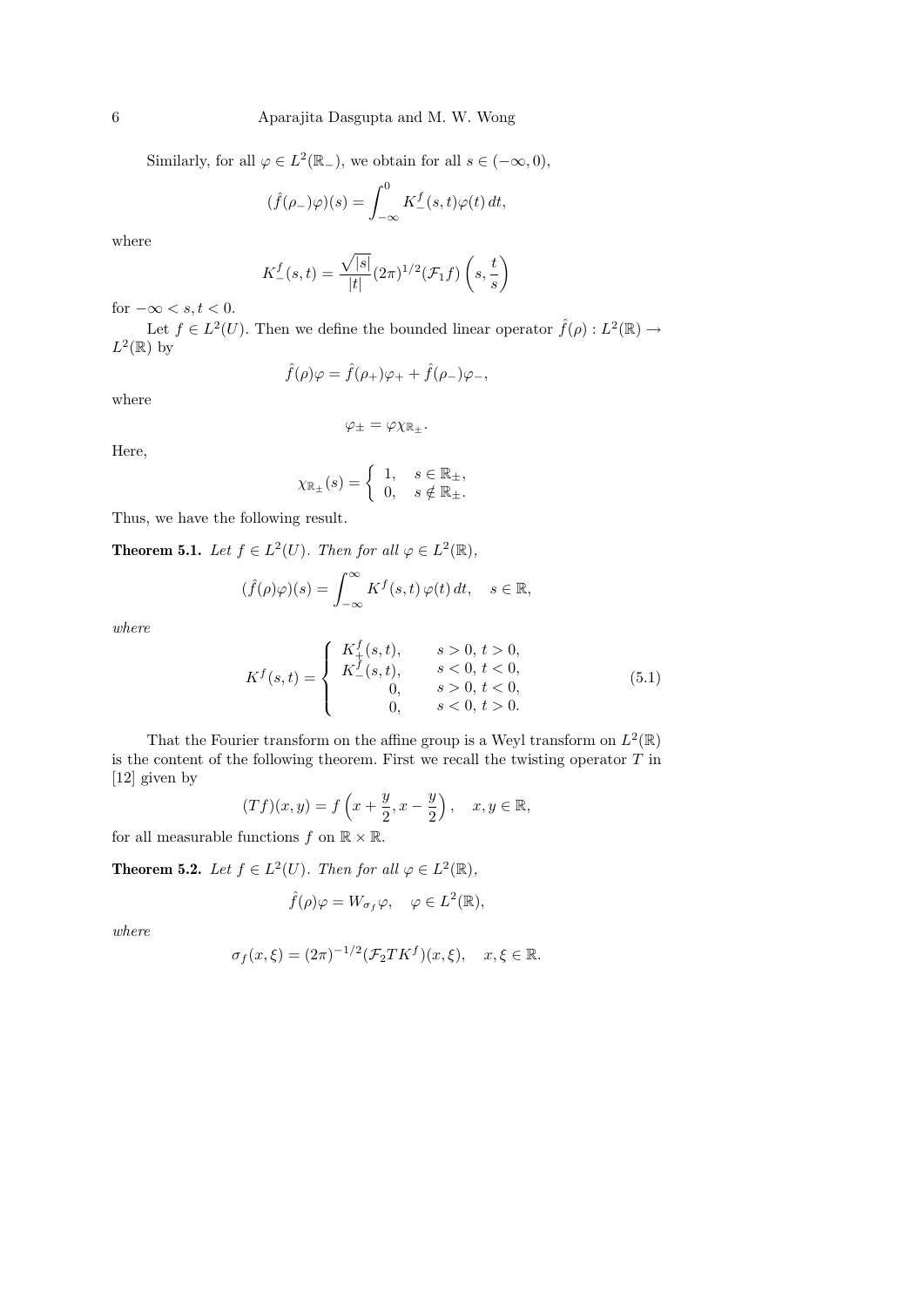# 6.  $L^2$  Boundedness

**Theorem 6.1.** Let  $\sigma: U \times \{\pm\} \to S_p$  be such that

$$
\sum_{j=\pm} \int_0^\infty \int_{-\infty}^\infty \|\sigma(b, a, j)\|_{S_p}^2 \frac{db \, da}{a^2} < \infty,
$$

where  $1 \leq p \leq 2$ . Then  $T_{\sigma}: L^2(U) \to L^2(U)$  is a bounded linear operator. Moreover,

$$
||T_{\sigma}||_* \le \left\{\sum_{j=\pm} \int_0^{\infty} \int_{-\infty}^{\infty} ||\sigma(b, a, j)||_{S_p}^2 \frac{db \, da}{a^2}\right\}^{1/2},
$$

where  $\| \cdot \|_*$  is the norm in the C<sup>∗</sup>-algebra of all bounded linear operators on  $L^2(\mathbb{R})$ .

*Proof.* Let  $f \in L^2(U)$ . Then using Minkowski's inequality in integral form, we get

$$
\|T_{\sigma}f\|_{L^{2}(U)}
$$
\n
$$
= \left\{\int_{0}^{\infty}\int_{-\infty}^{\infty}|(T_{\sigma}f)(b,a)|^{2}\frac{db\,da}{a^{2}}\right\}^{1/2}
$$
\n
$$
= \left\{\int_{0}^{\infty}\int_{-\infty}^{\infty}\left|\sum_{j=\pm}\text{tr}\left(\hat{f}(\rho_{j})\rho_{j}(b,a)^{*}\sigma(b,a,j)\right)\right|^{2}\frac{db\,da}{a^{2}}\right\}^{1/2}
$$
\n
$$
\leq \sum_{j=\pm}\left\{\int_{0}^{\infty}\int_{-\infty}^{\infty}|\text{tr}\left(\hat{f}(\rho_{j})\rho_{j}(b,a)^{*}\sigma(b,a,j)\right)|^{2}\frac{db\,da}{a^{2}}\right\}^{1/2}.
$$
\n(6.1)

For  $1 \leq p \leq q \leq \infty$ , it follows from the definition of the Schatten-von Neumann classes that

 $S_p \subseteq S_q$ 

and

$$
||A||_{S_q} \le ||A||_{S_p}, \quad A \in S_p.
$$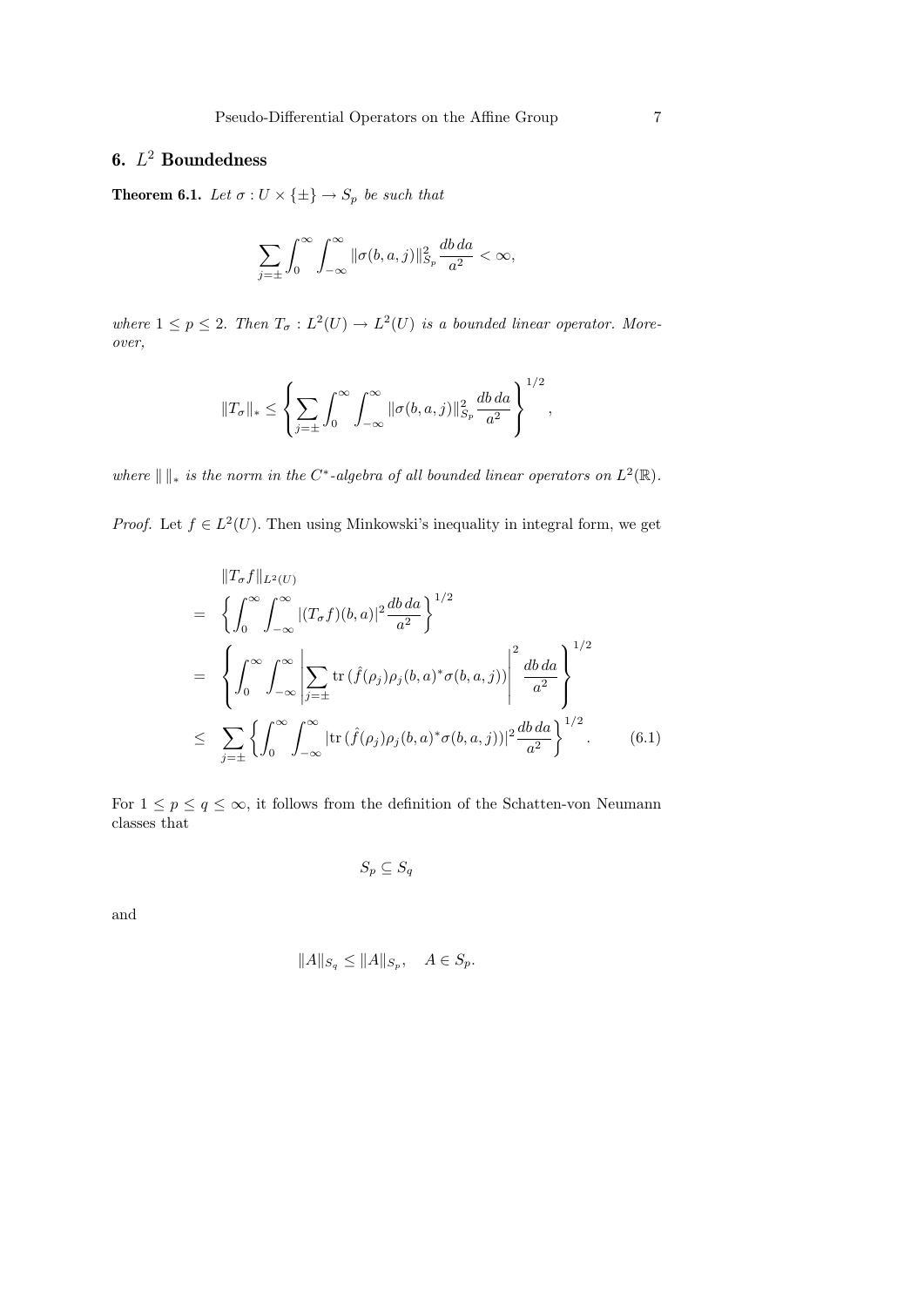Thus, it follows from (6.1) that

$$
\|T_{\sigma}f\|_{L^{2}(U)}
$$
\n
$$
\leq \sum_{j=\pm} \left\{ \int_{0}^{\infty} \int_{-\infty}^{\infty} \|\hat{f}(\rho_{j})\|_{S_{2}}^{2} \|\sigma(b, a, j)\|_{S_{2}}^{2} \frac{db da}{a^{2}} \right\}^{1/2}
$$
\n
$$
\leq \sum_{j=\pm} \left\{ \int_{0}^{\infty} \int_{-\infty}^{\infty} \|\hat{f}(\rho_{j})\|_{S_{2}}^{2} \|\sigma(b, a, j)\|_{S_{p}}^{2} \frac{db da}{a^{2}} \right\}^{1/2}
$$
\n
$$
= \sum_{j=\pm} \|\hat{f}(\rho_{j})\|_{S_{2}} \left\{ \int_{0}^{\infty} \int_{-\infty}^{\infty} \|\sigma(b, a, j)\|_{S_{p}}^{2} \frac{db da}{a^{2}} \right\}^{1/2}
$$
\n
$$
\leq \left\{ \sum_{j=\pm} \|\hat{f}(\rho_{j})\|_{S_{2}}^{2} \right\}^{1/2} \left\{ \sum_{j=\pm} \int_{0}^{\infty} \int_{-\infty}^{\infty} \|\sigma(b, a, j)\|_{S_{p}}^{2} \frac{db da}{a^{2}} \right\}^{1/2}
$$
\n
$$
= \left\{ \sum_{j=\pm} \int_{0}^{\infty} \int_{-\infty}^{\infty} \|\sigma(b, a, j)\|_{S_{p}}^{2} \frac{db da}{a^{2}} \right\}^{1/2} \|f\|_{L^{2}(U)}.
$$

 $\Box$ 

7.  $L^2$ - $L^p$  Estimates,  $2 \leq p \leq \infty$ 

**Theorem 7.1.** Let  $\sigma: U \times \{\pm\} \to S_{p'}$  be such that

$$
\sum_{j=\pm} \int_0^\infty \int_{-\infty}^\infty \|\sigma(b, a, j)\|_{S_{p'}}^p \frac{db \, da}{a^2} < \infty,
$$

where  $2 \leq p \lt \infty$  and p' is the conjugate index of p, i.e.,  $\frac{1}{p} + \frac{1}{p'} = 1$ . Then  $T_{\sigma}: L^2(U) \to L^p(U)$  is a bounded linear operator and

$$
||T_{\sigma}||_{B(L^{2}(\mathbb{R}^{n}), L^{p}(\mathbb{R}^{n}))} \leq \left\{ \left[ \sum_{j=\pm} \int_{0}^{\infty} \int_{-\infty}^{\infty} ||\sigma(b, a, j)||_{S_{p'}}^{p} \frac{db \, da}{a^{2}} \right]^{2/p} \right\}^{1/2},
$$

where  $\| \|_{B(L^2(\mathbb{R}^n),L^p(\mathbb{R}^n))}$  is the norm in the Banach space of all bounded linear operators from  $L^2(\mathbb{R}^n)$  into  $L^p(\mathbb{R}^n)$ .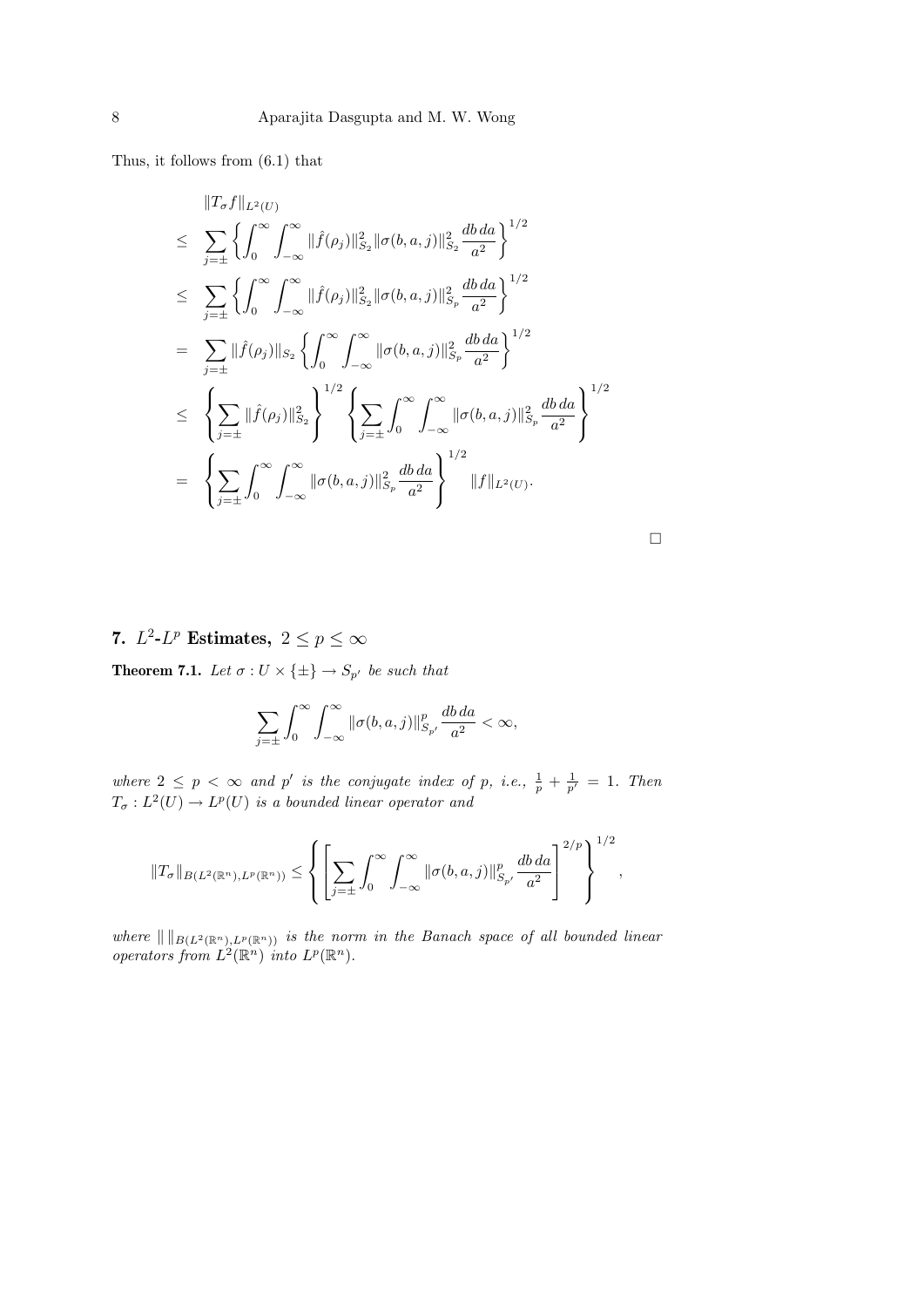*Proof.* Let  $f \in L^p(U)$ . Then using Minkowski's inequality in integral form, we get

$$
\|T_{\sigma}f\|_{L^{p}(U)}
$$
\n
$$
= \left\{\int_{0}^{\infty}\int_{-\infty}^{\infty}|(T_{\sigma}f)(b,a)|^{p}\frac{db\,da}{a^{2}}\right\}^{1/p}
$$
\n
$$
= \left\{\int_{0}^{\infty}\int_{-\infty}^{\infty}\left|\sum_{j=\pm}\text{tr}\left(\hat{f}(\rho_{j})\rho_{j}(b,a)^{*}\sigma(b,a,j)\right)\right|^{p}\frac{db\,da}{a^{2}}\right\}^{1/p}
$$
\n
$$
\leq \sum_{j=\pm}\left\{\int_{0}^{\infty}\int_{-\infty}^{\infty}|\text{tr}\left(\hat{f}(\rho_{j})\rho_{j}(b,a)^{*}\sigma(b,a,j)\right)|^{p}\frac{db\,da}{a^{2}}\right\}^{1/p}.\tag{7.1}
$$

Now, using Hölder's inequality and the Plancherel theorem, it follows from  $(7.1)$ that

$$
\|T_{\sigma}f\|_{L^{p}(U)}
$$
\n
$$
\leq \sum_{j=\pm} \left\{ \int_{0}^{\infty} \int_{-\infty}^{\infty} \|\hat{f}(\rho_{j})\|_{S_{p}}^{p} \|\sigma(b, a, j)\|_{S_{p'}}^{p} \frac{db \, da}{a^{2}} \right\}^{1/p}
$$
\n
$$
= \sum_{j=\pm} \|\hat{f}(\rho_{j})\|_{S_{p}} \left\{ \int_{0}^{\infty} \int_{-\infty}^{\infty} \|\sigma(b, a, j)\|_{S_{p'}}^{p} \frac{db \, da}{a^{2}} \right\}^{1/p}
$$
\n
$$
\leq \sum_{j=\pm} \|\hat{f}(\rho_{j})\|_{S_{2}} \left\{ \int_{0}^{\infty} \int_{-\infty}^{\infty} \|\sigma(b, a, j)\|_{S_{p'}}^{p} \frac{db \, da}{a^{2}} \right\}^{1/p}
$$
\n
$$
= \left\{ \sum_{j=\pm} \|\hat{f}(\rho_{j})\|_{S_{2}}^{2} \right\}^{1/2} \left\{ \left[ \sum_{j=\pm} \int_{0}^{\infty} \int_{-\infty}^{\infty} \|\sigma(b, a, j)\|_{S_{p'}}^{p} \frac{db \, da}{a^{2}} \right]^{2/p} \right\}^{1/2}
$$
\nand this completes the proof.

Remark 7.2. The conclusion of Theorem 7.1 can be expressed in the form

$$
||T_{\sigma}||_{B(L^2(\mathbb{R}^n),L^p(\mathbb{R}^n))} \leq ||\| ||\sigma(\cdot,\cdot,j)||_{S_{p'}}||_{L^p(U)}||_{L^2(\pm)}, \quad 2 \leq p < \infty.
$$

We fill in the endpoint  $p = \infty$  in the following theorem.

**Theorem 7.3.** Let  $\sigma: U \times \{\pm\} \to S_1$  be such that

$$
\left\| \|\|\sigma(\cdot,\cdot,j)\|_{S_1}\|_{L^{\infty}(U)} \right\|_{l^2(\pm)} < \infty.
$$

Then  $T_{\sigma}: L^2(U) \to L^{\infty}(U)$  is a bounded linear operator and

$$
||T_{\sigma}||_{B(L^{2}(\mathbb{R}^{n}), L^{\infty}(\mathbb{R}^{n}))} \leq |||| ||\sigma(\cdot, \cdot, j)||_{S_{1}}||_{L^{\infty}(U)}||_{l^{2}(\pm)}.
$$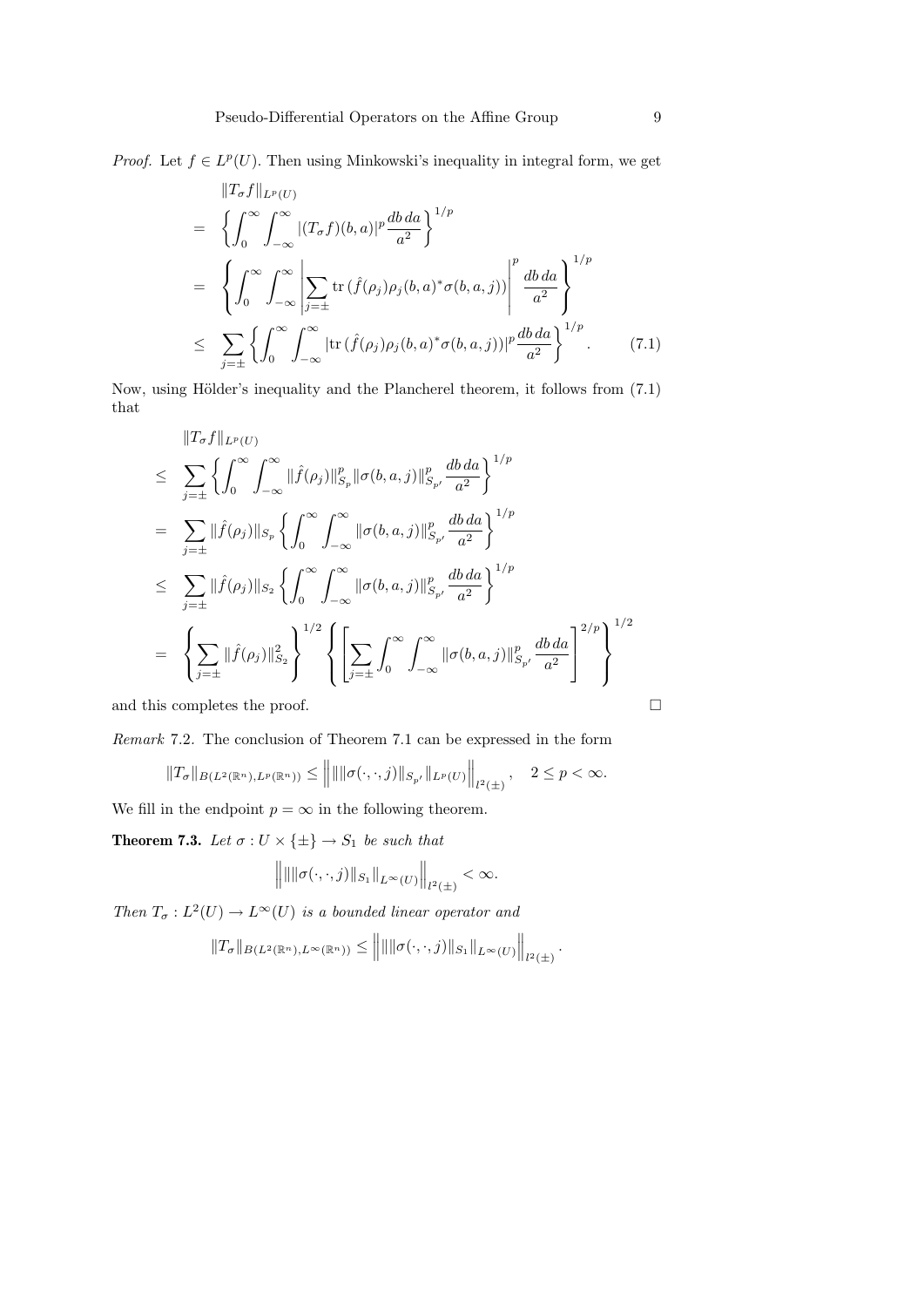*Proof.* Let  $f \in L^{\infty}(U)$ . Then by Minkowski's inequality,

$$
\|T_{\sigma}f\|_{L^{\infty}(U)}
$$
\n
$$
= \left\|\sum_{j=\pm} \text{tr}\left(\hat{f}(\rho_{j})\rho_{j}(\cdot,\cdot)^{*}\sigma(\cdot,\cdot,j)\right)\right\|_{L^{\infty}(U)}
$$
\n
$$
\leq \sum_{j=\pm} \|\text{tr}\left(\hat{f}(\rho_{j})\rho_{j}(\cdot,\cdot)^{*}\sigma(\cdot,\cdot,j)\right)\|_{L^{\infty}(U)}.
$$
\n(7.2)

Using Hölder's inequality and Plancherel's theorem, it follows from  $(7.2)$  that

$$
\|T_{\sigma}f\|_{L^{\infty}(U)}
$$
\n
$$
\leq \sum_{j=\pm}^{\infty} \left\| \|\hat{f}(\rho_{j})\|_{S_{\infty}} \|\sigma(\cdot,\cdot,j)\|_{S_{1}} \right\|_{L^{\infty}(U)}
$$
\n
$$
= \sum_{j=\pm}^{\infty} \|\hat{f}(\rho_{j})\|_{S_{\infty}} \|\|\sigma(\cdot,\cdot,j)\|_{S_{1}}\|_{L^{\infty}(U)}
$$
\n
$$
\leq \sum_{j=\pm}^{\infty} \|\hat{f}(\rho_{j})\|_{S_{2}} \|\|\sigma(\cdot,\cdot,j)\|_{S_{1}}\|_{L^{\infty}(U)}
$$
\n
$$
\leq \left\{ \sum_{j=\pm}^{\infty} \|\hat{f}(\rho_{j})\|_{S_{2}}^{2} \right\}^{1/2} \left\{ \sum_{j=\pm}^{\infty} \|\|\sigma(\cdot,\cdot,j)\|_{S_{1}}\|_{L^{\infty}(U)}^{2} \right\}^{1/2}
$$
\n
$$
= \left\{ \sum_{j=\pm}^{\infty} \|\|\sigma(\cdot,\cdot,j)\|_{S_{1}}\|_{L^{\infty}(U)}^{2} \right\}^{1/2} \|f\|_{L^{2}(U)}.
$$

 $\Box$ 

## References

- [1] A. Dasgupta and M. W. Wong, Hilbert–Schmidt and trace class pseudo-differential operators on the Heisenberg group J. Pseudo-Differ. Oper. Appl. 4 (2013), 345–359.
- [2] A. Dasgupta and M. W. Wong, Weyl transforms for H-type groups, *J. Pseudo-Differ.* Oper. Appl. 6 (2015), 11–19.
- [3] M. Duflo and C. C. Moore, On the regular representation of a non-unimodular locally compact group, J. Funct. Anal. 21 (1976), 209–243.
- [4] D. S. Dummit and R. M. Foote, Abstract Algebra, Third Edition, Wiley, 2004.
- [5] G. B. Folland, A Course in Abstract Harmonic Analysis, Second Edition, CRC Press, 2016.
- [6] S. Lang,  $SL_2(\mathbb{R})$ , Springer-Verlag, 1985.
- [7] J. Li, Finite Pseudo-Differential Operators, Localization Operators for Curvelet and Ridgelet Transforms, Ph.D. Dissertation, York University, 2014.
- [8] J. Li, Finite pseudo-differential operators, *J. Pseudo-Differ. Oper. Appl.* 6 (2015), 205-213